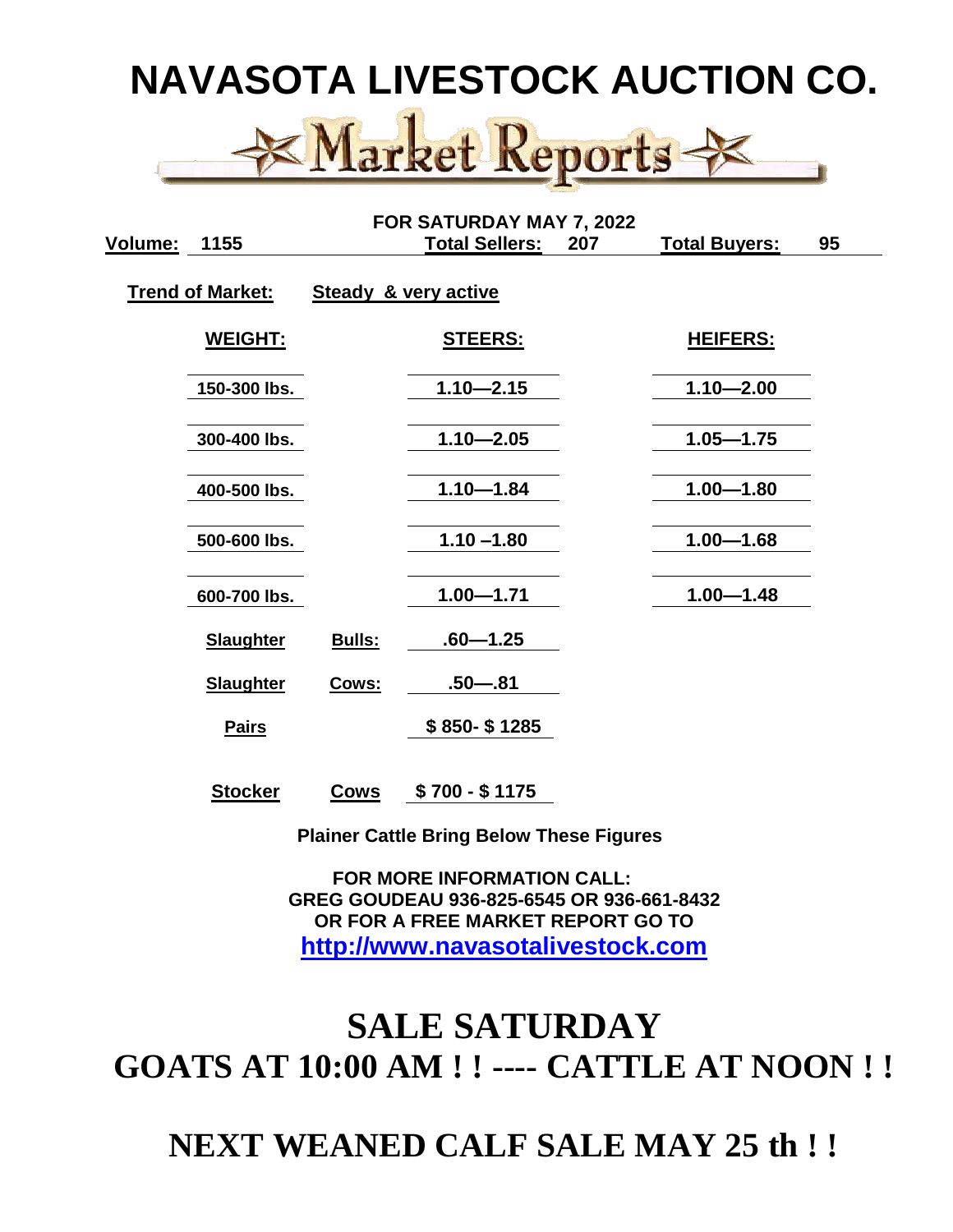

| FOR SATURDAY MAY 14, 2022 |                  |             |                                 |     |                      |    |  |
|---------------------------|------------------|-------------|---------------------------------|-----|----------------------|----|--|
| Volume:                   | 1121             |             | <b>Total Sellers:</b>           | 225 | <b>Total Buyers:</b> | 97 |  |
| <b>Trend of Market:</b>   |                  |             | <b>Steady &amp; very active</b> |     |                      |    |  |
|                           | WEIGHT:          |             | <u>STEERS:</u>                  |     | <b>HEIFERS:</b>      |    |  |
|                           | 150-300 lbs.     |             | $1.10 - 2.025$                  |     | $1.10 - 1.90$        |    |  |
|                           | 300-400 lbs.     |             | $1.10 - 2.00$                   |     | $1.05 - 1.80$        |    |  |
|                           | 400-500 lbs.     |             | $1.10 - 1.80$                   |     | $1.00 - 1.81$        |    |  |
|                           | 500-600 lbs.     |             | $1.10 - 1.77$                   |     | $1.00 - 1.70$        |    |  |
|                           | 600-700 lbs.     |             | $1.00 - 1.66$                   |     | $1.00 - 1.63$        |    |  |
|                           | <b>Slaughter</b> | Bulls:      | $.60 - 1.10$                    |     |                      |    |  |
|                           | <b>Slaughter</b> | Cows:       | $.50 - .85$                     |     |                      |    |  |
|                           | <b>Pairs</b>     |             | \$850-\$1225                    |     |                      |    |  |
|                           | <b>Stocker</b>   | <b>Cows</b> | $$700 - $1125$                  |     |                      |    |  |

 **Plainer Cattle Bring Below These Figures**

 **FOR MORE INFORMATION CALL: GREG GOUDEAU 936-825-6545 OR 936-661-8432 OR FOR A FREE MARKET REPORT GO TO [http://www.navasotalivestock.com](http://www.navasotalivestock.com/)**

## **SALE SATURDAY GOATS AT 10:00 AM ! ! ---- CATTLE AT NOON ! !**

**NEXT WEANED CALF SALE MAY 25 th ! !**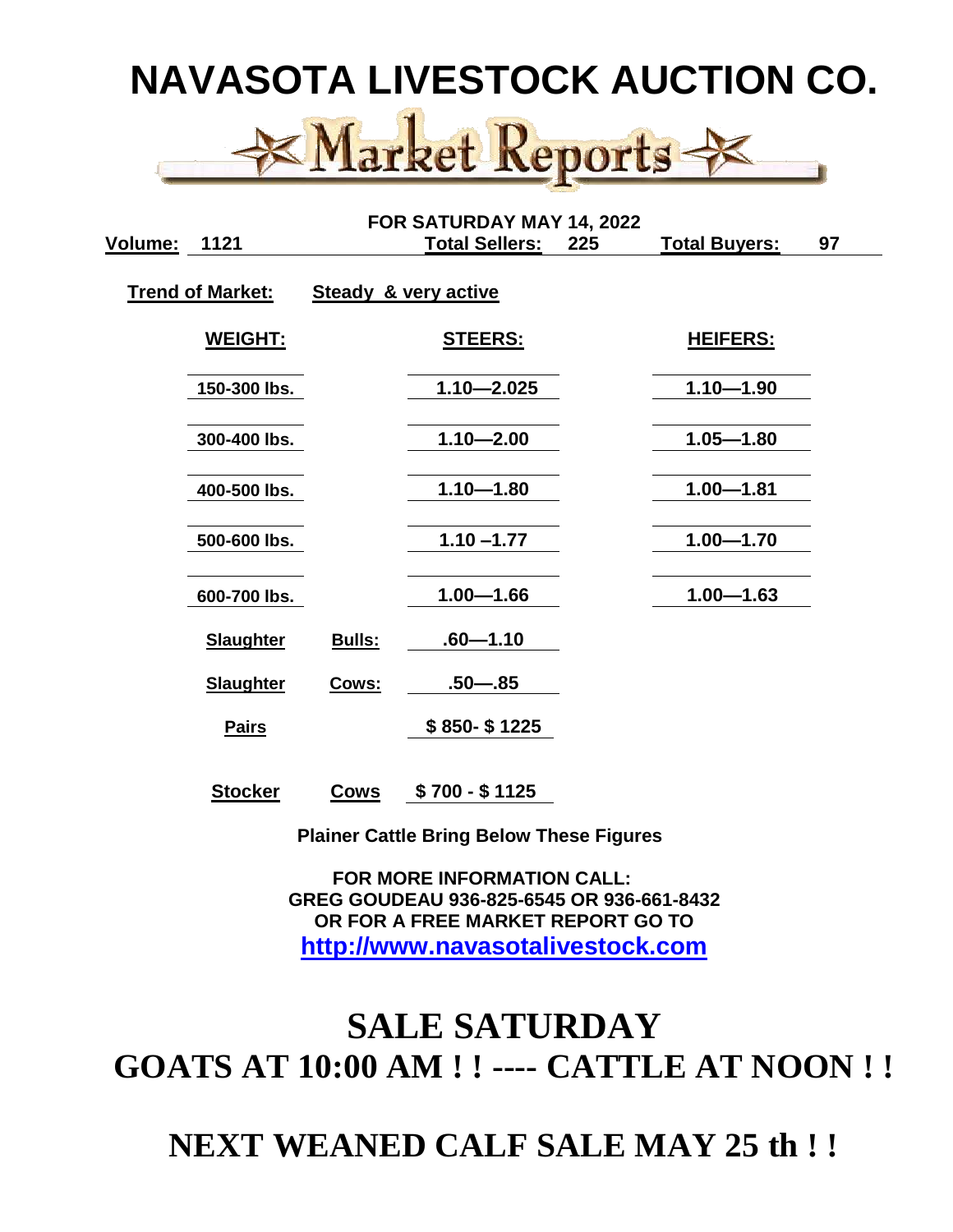

|         | FOR SATURDAY MAY 21, 2022 |           |                       |    |                      |     |  |
|---------|---------------------------|-----------|-----------------------|----|----------------------|-----|--|
| Volume: | 1551                      |           | <b>Total Sellers:</b> | 98 | <b>Total Buyers:</b> | 266 |  |
|         | <b>Trend of Market:</b>   | \$5 Lower |                       |    |                      |     |  |
|         | <b>WEIGHT:</b>            |           | <b>STEERS:</b>        |    | <b>HEIFERS:</b>      |     |  |
|         | 150-300 lbs.              |           | $1.10 - 2.20$         |    | $1.10 - 1.90$        |     |  |
|         | 300-400 lbs.              |           | $1.10 - 1.85$         |    | $1.05 - 1.70$        |     |  |
|         | 400-500 lbs.              |           | $1.10 - 1.76$         |    | $1.00 - 1.70$        |     |  |
|         | 500-600 lbs.              |           | $1.10 - 1.65$         |    | $1.00 - 1.725$       |     |  |
|         | 600-700 lbs.              |           | $1.00 - 1.55$         |    | $1.00 - 1.49$        |     |  |
|         | <b>Slaughter</b>          | Bulls:    | $.60 - 1.17$          |    |                      |     |  |
|         | <b>Slaughter</b>          | Cows:     | $.50 - .78$           |    |                      |     |  |
|         | <b>Pairs</b>              |           | N A                   |    |                      |     |  |
|         |                           |           |                       |    |                      |     |  |

**Stocker Cows \$ 700 - \$ 1150**

 **Plainer Cattle Bring Below These Figures**

 **FOR MORE INFORMATION CALL: GREG GOUDEAU 936-825-6545 OR 936-661-8432 OR FOR A FREE MARKET REPORT GO TO [http://www.navasotalivestock.com](http://www.navasotalivestock.com/)**

## **SALE SATURDAY GOATS AT 10:00 AM ! ! ---- CATTLE AT NOON ! !**